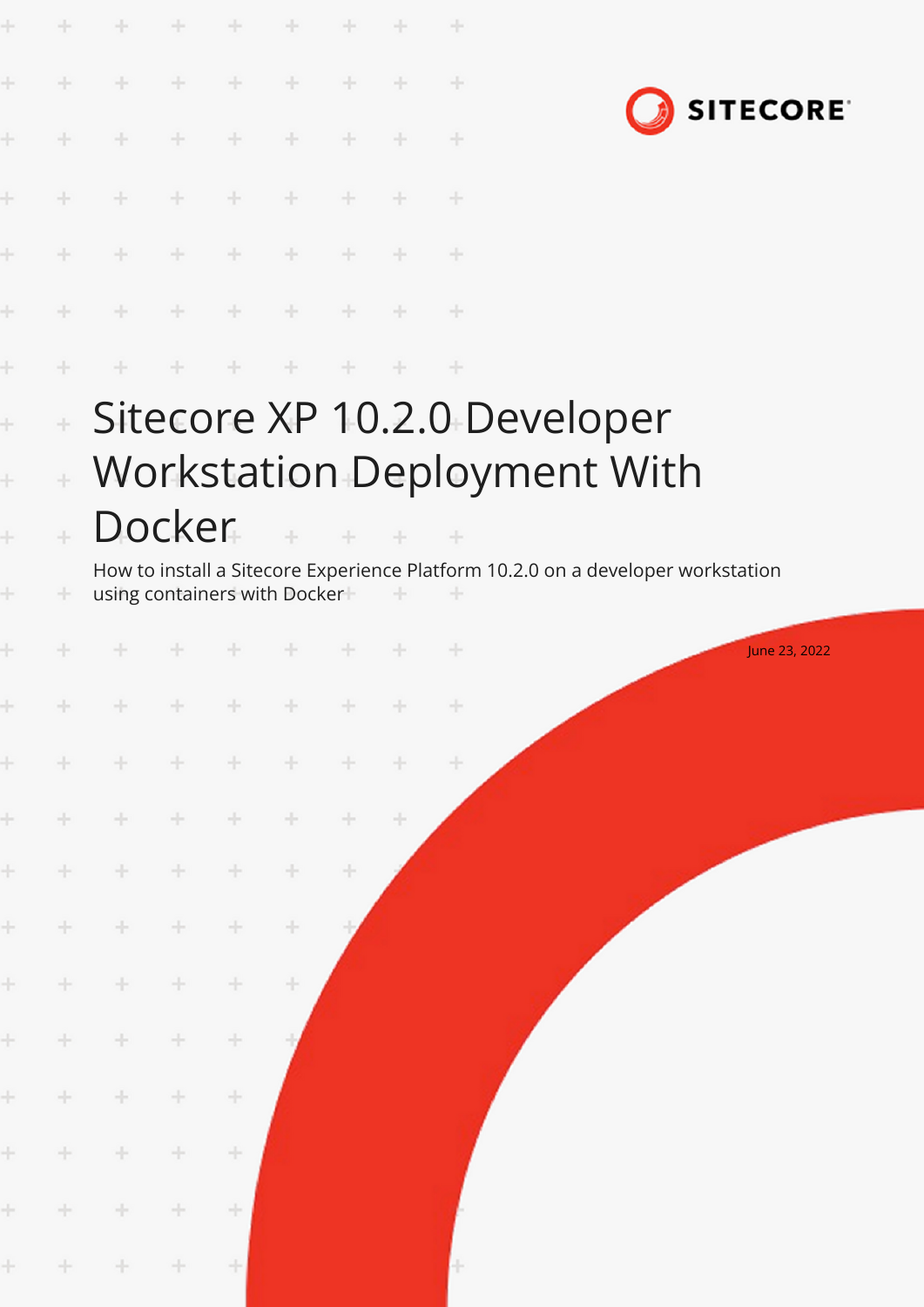

# **Table of Contents**

| 3.2.2. I can only see the main Sitecore log files for the Sitecore roles containers  15 |  |
|-----------------------------------------------------------------------------------------|--|
|                                                                                         |  |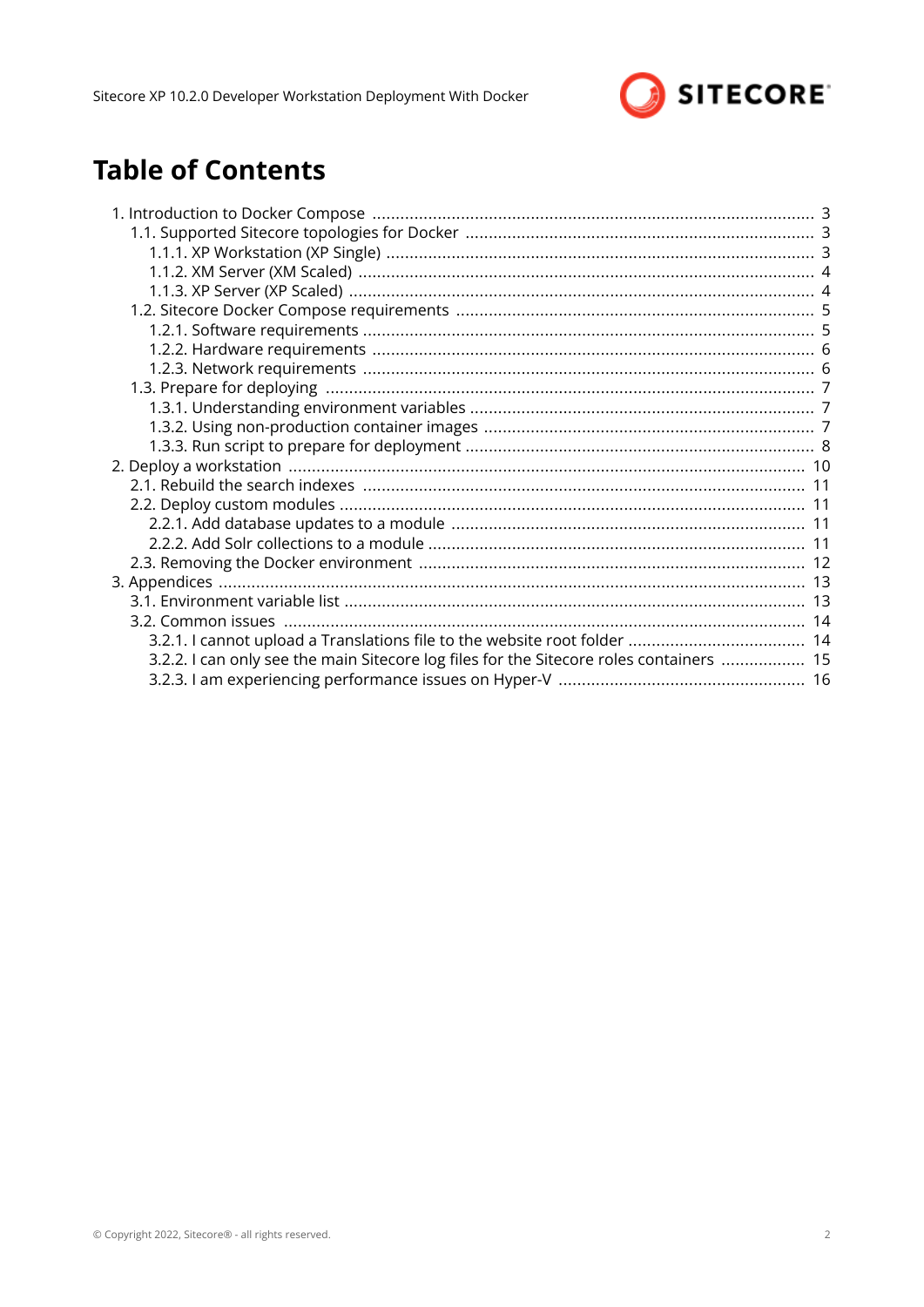

# <span id="page-2-0"></span>**1. Introduction to Docker Compose**

Sitecore Experience Platform uses Docker Compose as the container orchestrator on developer workstations. Docker Compose is a simple container deployment tool that is bundled with Docker for Windows. You can use other tools to deploy Sitecore container images but we recommend that you use Docker Compose to deploy the containers that form the Sitecore Experience Platform.

This chapter contains the following sections:

- Supported Sitecore topologies for Docker
- [Sitecore Docker Compose requirements](#page-4-0)
- [Prepare for deploying](#page-6-0)

## **1.1. Supported Sitecore topologies for Docker**

You can install Sitecore XP on developer workstations using Docker containers.

Sitecore XP for Docker supports the following topologies:

- XP Workstation (XP Single)
- XM Server (XM Scaled)
- XP Server (XP Scaled)

All three topologies are included in the Sitecore Container Deployment package you can download from the [Sitecore download page](https://dev.sitecore.net/Downloads/Sitecore_Experience_Platform.aspx).

## **1.1.1. XP Workstation (XP Single)**

The Sitecore Experience Platform Workstation for Docker topology, also known as *XP0*, is for developer workstation environments only. This topology is designed to reduce memory overhead, reduce download size, improve startup/shutdown time, and reduce complexity.

| Role type      | Sitecore role                   |
|----------------|---------------------------------|
| Production     | Sitecore Identity Server        |
| Non-production | Content Management (Standalone) |
|                | xConnect Server (Standalone)    |
|                | xConnect Search Indexer         |
|                | xDB Automation Engine           |
|                | <b>Cortex Processing Engine</b> |
|                | Microsoft SQL Server            |
|                | Apache Solr                     |

The XP0 topology supports the following Sitecore roles: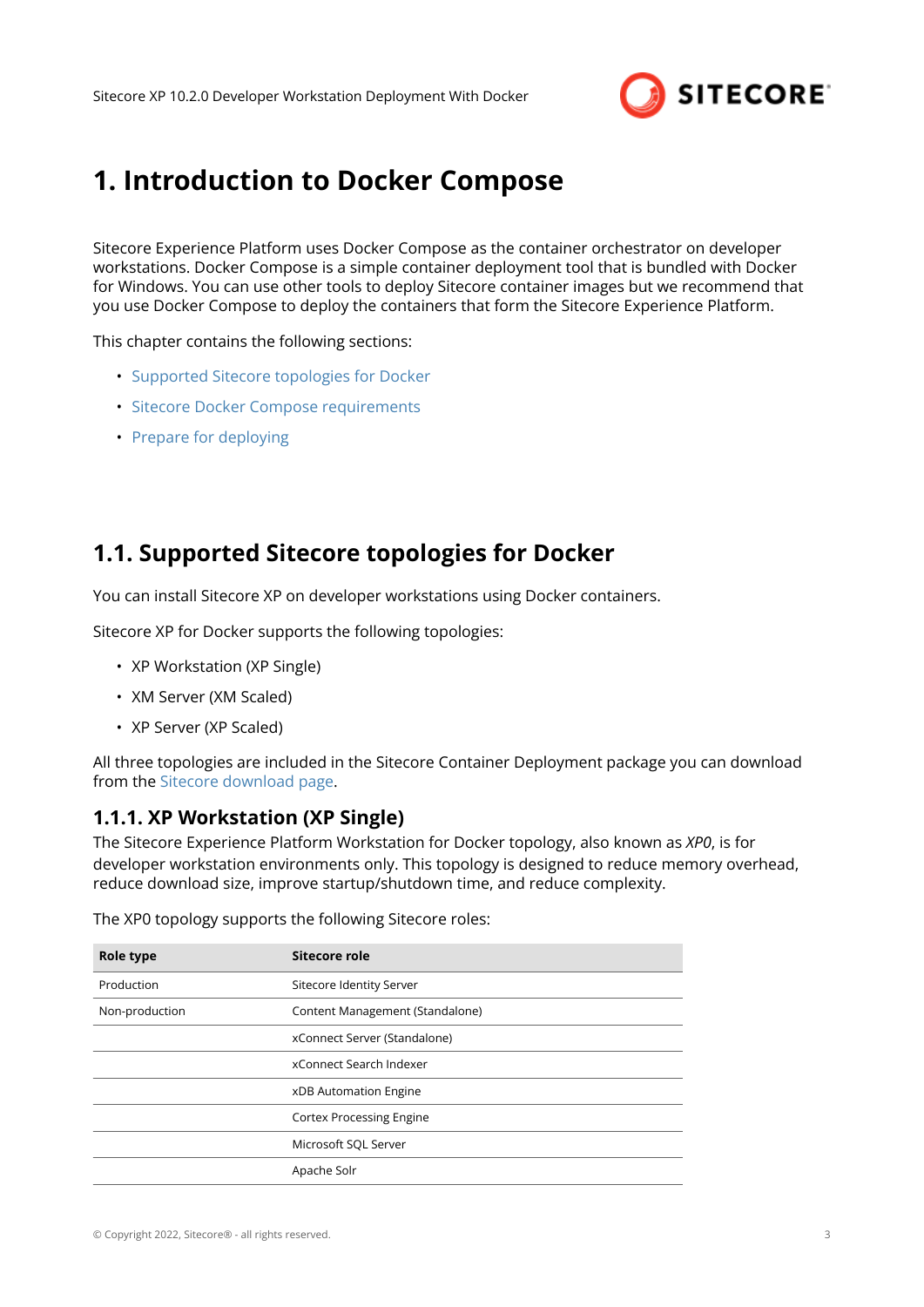

<span id="page-3-0"></span>

| Role type | Sitecore role          |  |  |
|-----------|------------------------|--|--|
|           | RedisLabs Redis Server |  |  |
|           | Traefik Reverse Proxy  |  |  |

For a list of the supported environment variables, in the Container Deployment Package, in the Docker Compose folder for the XP0 topology, see the environment variable configuration file.

## **1.1.2. XM Server (XM Scaled)**

The Sitecore Experience Manager Server for Docker topology, also known as *XM1*, is suitable for use in both production and non-production environments.

#### **NOTE**

To reduce deployment time and lower the resource overhead in non-production environments, you can remove the Content Delivery role from the Docker Compose configuration.

The XM1 topology supports the following Sitecore roles:

| Role type      | Sitecore role             |
|----------------|---------------------------|
| Production     | <b>Content Management</b> |
|                | <b>Content Delivery</b>   |
|                | Sitecore Identity Server  |
| Non-production | Microsoft SQL Server      |
|                | Apache Solr               |
|                | RedisLabs Redis Server    |
|                | Traefik Reverse Proxy     |

For a list of the supported environment variables, in the Container Deployment Package, in the Docker Compose folder for the XM1 topology, see the environment variable configuration file.

## **1.1.3. XP Server (XP Scaled)**

The Sitecore Experience Platform Server for Docker topology, also known as *XP1*, is suitable for use in both production and non-production environments.

The resources required to run the XP1 topology in a non-production environment can be significant but are required to mimic the exact configuration that is used in production environments. In non-production environments, it is best practice to use a workstation that meets the minimum [workstation hardware requirements.](#page-5-0)

The XP1 topology supports the following Sitecore roles:

| Role type  | Sitecore role             |
|------------|---------------------------|
| Production | <b>Content Management</b> |
|            | <b>Content Delivery</b>   |
|            | Sitecore Identity Server  |
|            | xDB Processing            |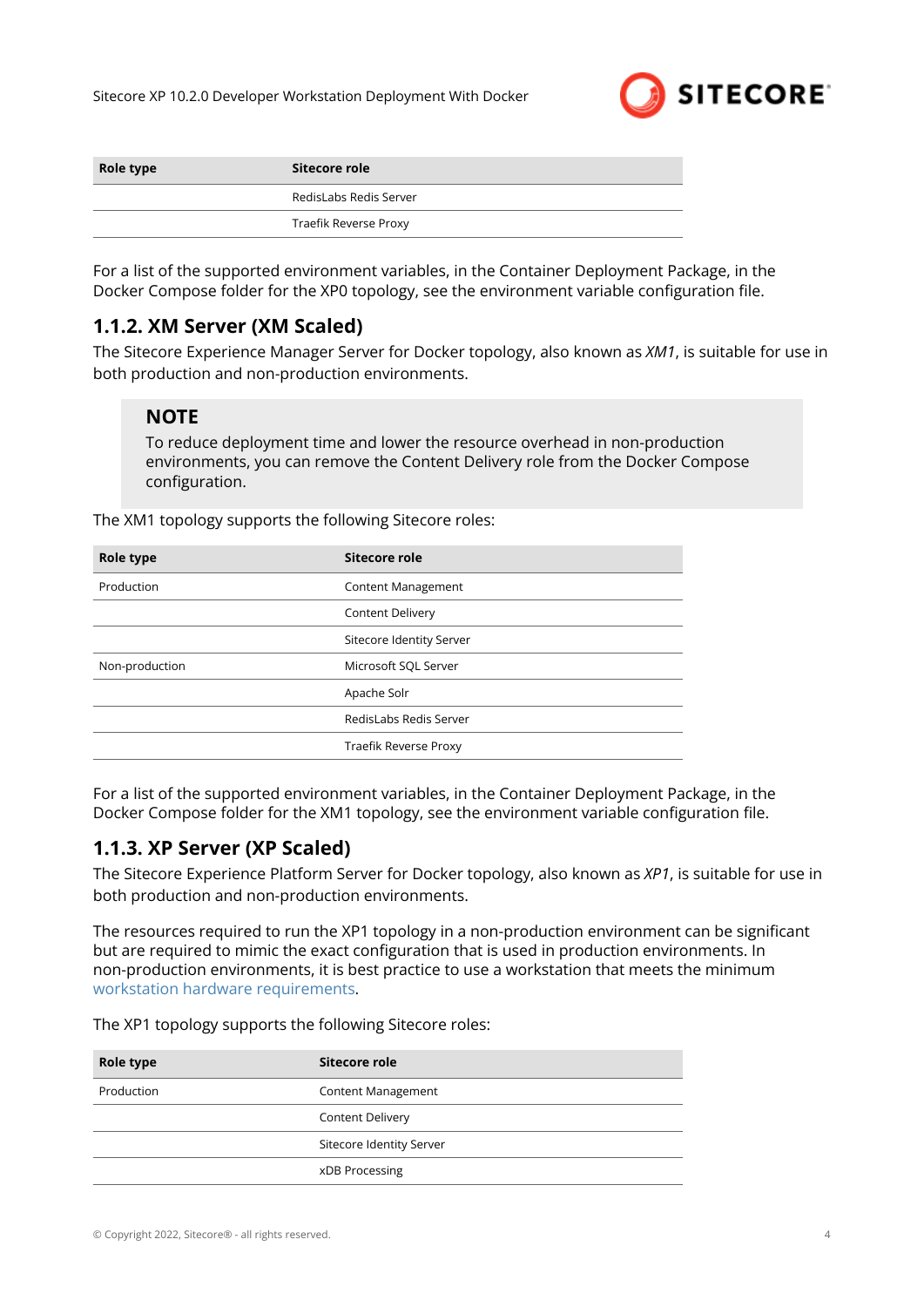

<span id="page-4-0"></span>

| Role type      | <b>Sitecore role</b>            |
|----------------|---------------------------------|
|                | xConnect Collection             |
|                | xConnect Search                 |
|                | xDB Automation Operations       |
|                | xDB Automation Reporting        |
|                | xDB Reference Data              |
|                | <b>Cortex Processing</b>        |
|                | <b>Cortex Reporting</b>         |
|                | xConnect Search Indexer         |
|                | xDB Automation Engine           |
|                | <b>Cortex Processing Engine</b> |
| Non-production | Microsoft SQL Server            |
|                | Apache Solr                     |
|                | RedisLabs Redis Server          |
|                | Traefik Reverse Proxy           |

For a list of the supported environment variables, in the Container Deployment Package, in the Docker Compose folder for the XP1 topology, see the environment variable configuration file.

## **1.2. Sitecore Docker Compose requirements**

There are a number of requirements that your environment must fulfill before you can deploy containers with Sitecore Docker compose. These include:

- Software requirements
- [Hardware requirements](#page-5-0)
- [Network requirements](#page-5-0)

## **1.2.1. Software requirements**

You must have the following software installed in order to install Sitecore Experience Platform on Docker:

- One of the following operating systems:
	- Windows 10 1903 or later. If you need to enable process isolation, you must have Windows 10 1909 or later.
	- Windows Server 1903 or later.

## **NOTE**

For more information about Windows and containers, see [Microsoft's](https://docs.microsoft.com/en-us/virtualization/windowscontainers/about/) [documentation](https://docs.microsoft.com/en-us/virtualization/windowscontainers/about/).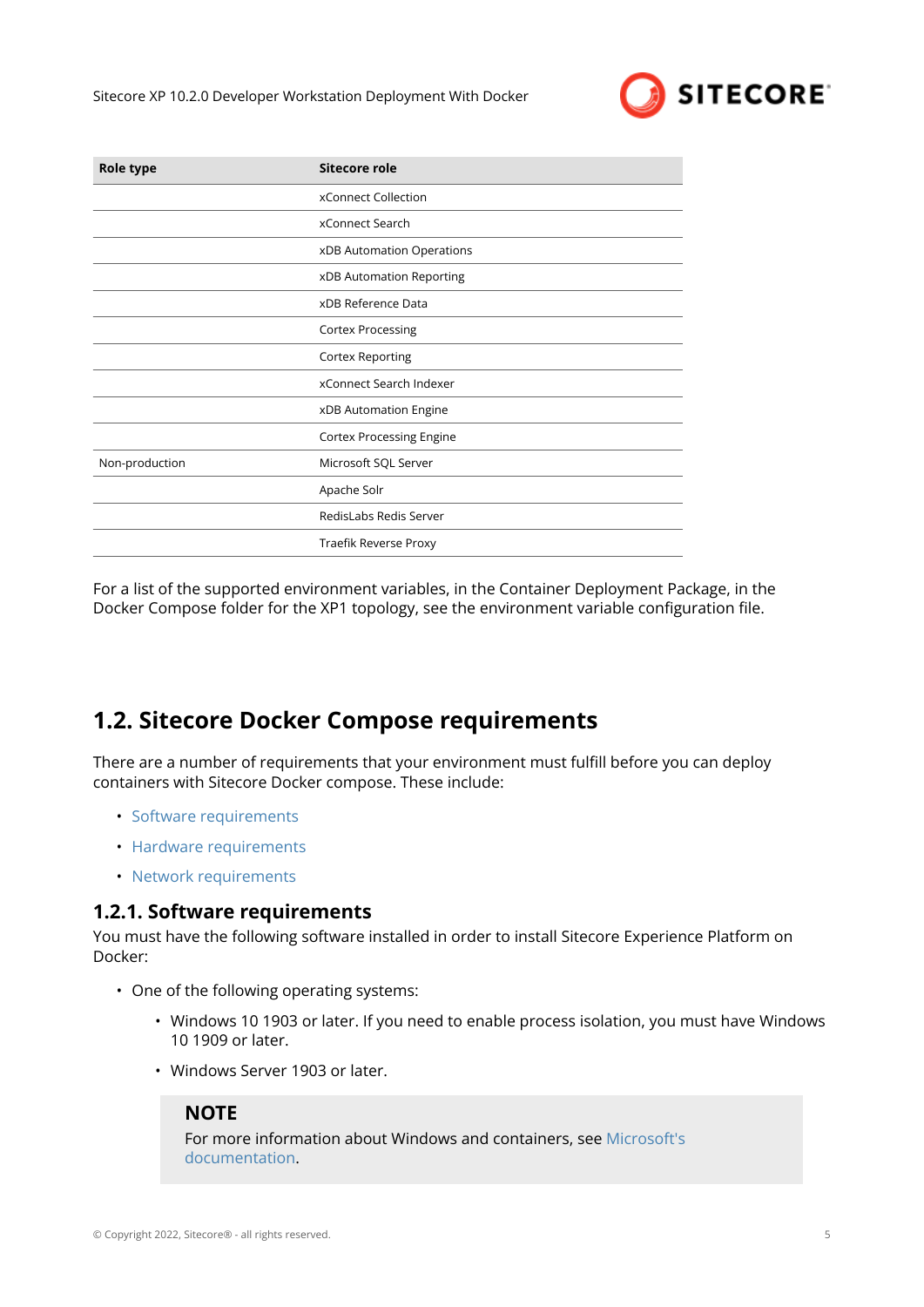

#### <span id="page-5-0"></span>• [Docker Desktop for Windows](https://docs.docker.com/docker-for-windows/install/)

In addition, you must download the Sitecore Container Deployment Package from the [Sitecore](https://dev.sitecore.net/Downloads/Sitecore_Experience_Platform.aspx) [download page.](https://dev.sitecore.net/Downloads/Sitecore_Experience_Platform.aspx)

The package includes, among other things, two configuration files that are required by Sitecore Docker Compose:

• docker-compose.yml

A Docker Compose configuration file that contains information about the different containers and configuration of each Sitecore role.

Studying this file can help you understand how the containers and the connection strings between the different roles function.

• .env

An environment variable configuration file that contains the configuration information for the environment you want to deploy. You can edit this file outside the main Docker Compose configuration.

## **1.2.2. Hardware requirements**

The recommended minimum requirements for your workstation in order for it to run Sitecore Experience Platform on Docker are:

• RAM

For the *XP1* server topology, we recommend a developer workstation with 32GB of RAM. For the *XM1* and *XP0* server topologies, we recommend a developer workstation with a minimum of 16GB of RAM.

• CPU

We recommend a quad-core processor or higher.

• Disk

The Sitecore container images require approximately 25 GB free space. It is best practice to use SSD disks for optimal performance when downloading and running Docker containers. The type of disks used for SQL Server and Solr can also have a significant impact on performance.

## **1.2.3. Network requirements**

Before you deploy the Sitecore containers you must ensure that the following required TCP ports are available:

| <b>Required port</b> | <b>Role</b> | <b>Description</b>     |
|----------------------|-------------|------------------------|
| 443                  | Traefik     | <b>HTTPS</b> proxy     |
| 8079                 | Traefik     | Traefik dashboard      |
| 8984                 | Solr        | Solr API and dashboard |
| 14330                | SOL         | <b>SQL Server</b>      |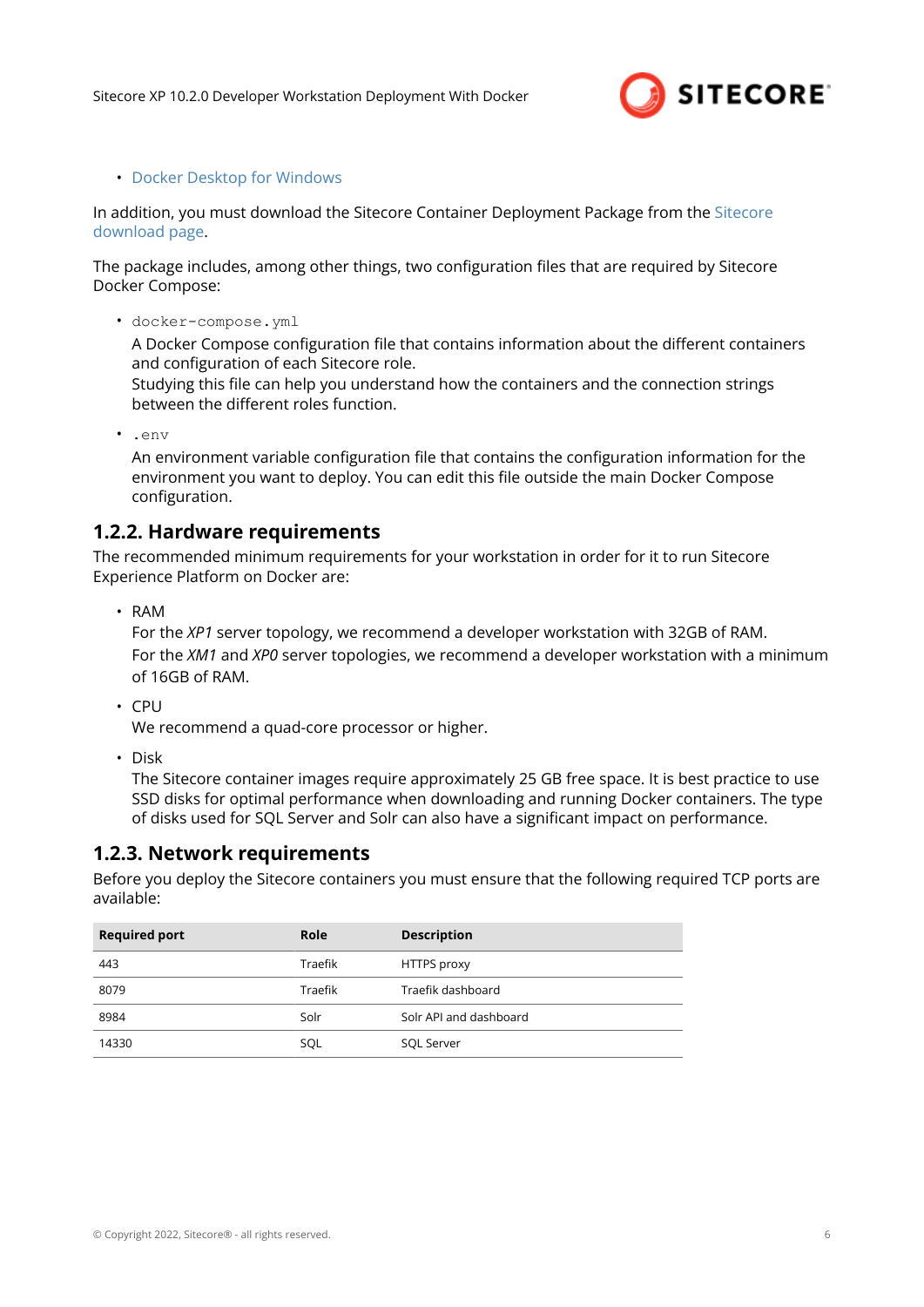

# <span id="page-6-0"></span>**1.3. Prepare for deploying**

Before you start the process of deploying the Sitecore XP containers, there are some concepts and procedures you need to be familiar with.

These concepts and procedures are:

- Understanding environment variables
- Using non-production container images.
- [Run script to prepare for deployment](#page-7-0)

#### **1.3.1. Understanding environment variables**

Environment variables are the preferred mechanism for passing configuration settings into Sitecore containers.

The environment variable configuration file .  $env$  contains all the environment variables. Docker Compose loads these automatically during startup. The .env file for the Sitecore deployment is included in the Sitecore Container Deployment package.

## **IMPORTANT**

Each environment variable must fit inside a 30,000 character block in the .env file. If the size of the variable exceeds 30,000 characters, the system will [not deploy](https://devblogs.microsoft.com/oldnewthing/20100203-00/?p=15083) [successfully](https://devblogs.microsoft.com/oldnewthing/20100203-00/?p=15083).

If you want to reuse environment variables across multiple environments, you must set the environment variables in the Windows OS and remove the corresponding keys from the environment variable configuration file that is used by Docker Compose.

#### **1.3.2. Using non-production container images**

To help developers get started quickly, Sitecore uses container images for the required services.

## **NOTE**

The .env file in the Sitecore Experience Platform container package contains the information you need to access the images for your chosen version and topology.

The images include:

- Sitecore roles
- Third party software SQL Server, Redis, and Solr
- Proxy service Traefik

## **WARNING**

These images are for *non-production* use only.

The non-production images are not supported by Sitecore in a production environment. The non-production services do not follow the recommended best practices for hosting a production environment and should not be considered as a basis for production environments.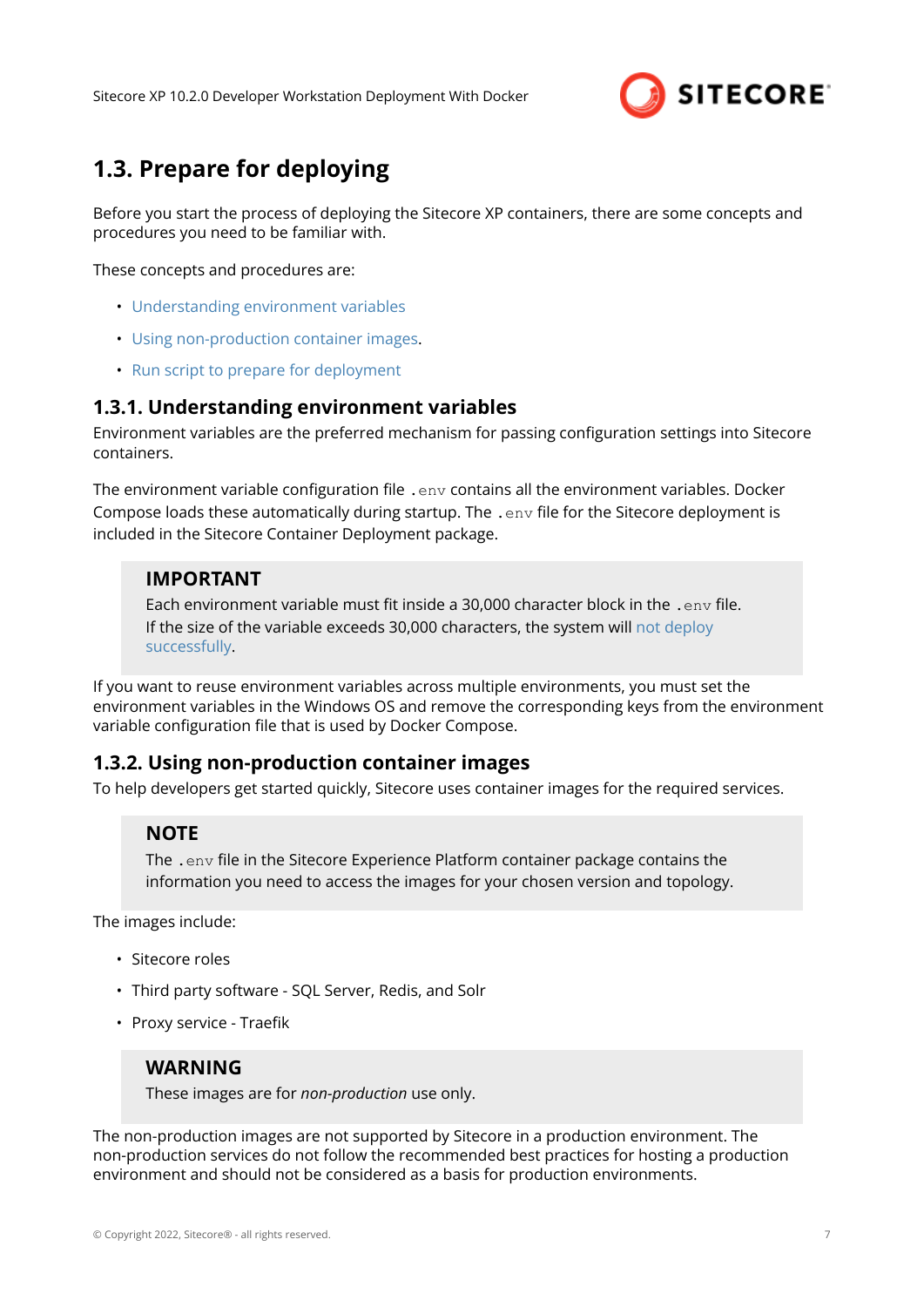

<span id="page-7-0"></span>Sitecore uses non-production Docker images for Microsoft SQL Server, Apache Solr, traefik from Traefik Labs, and RedisLabs Redis that are only for use on developer workstations. These images are preloaded with the required database and search configurations specific to each product and are designed to facilitate rapid deployment.

## **1.3.3. Run script to prepare for deployment**

The Sitecore container deployment package provides a script for automating some of the preparations for Sitecore deployment to a developer machine. The compose-init.ps1 file is located with the .env file.

The compose-init.ps1 file performs the following actions:

- compresses the Sitecore license file
- creates the Identity Server token signing certificate
- populates the .env file
- generates TLS/HTTPS certificates
- installs the root certificate into your Trusted Root Certification Authorities
- updates Windows host names

The script accepts a number of parameters. The following table shows the parameters you can use.

| <b>Parameter</b>      | <b>Description</b>                                                                                 | <b>Example</b>                     | <b>Mandatory</b> |
|-----------------------|----------------------------------------------------------------------------------------------------|------------------------------------|------------------|
| LicenseXmlPath        | Path to the<br>Sitecore license<br>file. You must<br>specify this.                                 | -LicenseXmlPath "c:\license.xml"   | Yes              |
| Topology              | The name of your<br>chosen topology.                                                               | -Topology "XM1"                    | <b>No</b>        |
| IdHost                | A custom host<br>name for the<br>Identity Server.                                                  | -IdHost mySCID 1                   | No               |
| CdHost                | A custom host<br>name for the CD<br>server.                                                        | -CdHost mySCCD 1                   | <b>No</b>        |
| CmHost                | A custom host<br>name for the CM<br>server.                                                        | -CmHost mySCCM 1                   | <b>No</b>        |
| SitecoreAdminPassword | A custom<br>password for the<br>admin user.                                                        | -SitecoreAdminPassword df8732V45GH | <b>No</b>        |
| SqlSaPassword         | A custom<br>password for<br>the database SA<br>users.                                              | -SqlSaPassword poi3412xGH45        | <b>No</b>        |
| EnvFilePath           | Path to the .env<br>file. Specify this<br>if the .env file<br>is located in a<br>different folder. | -EnvFilePath "c:\compose\.env"     | <b>No</b>        |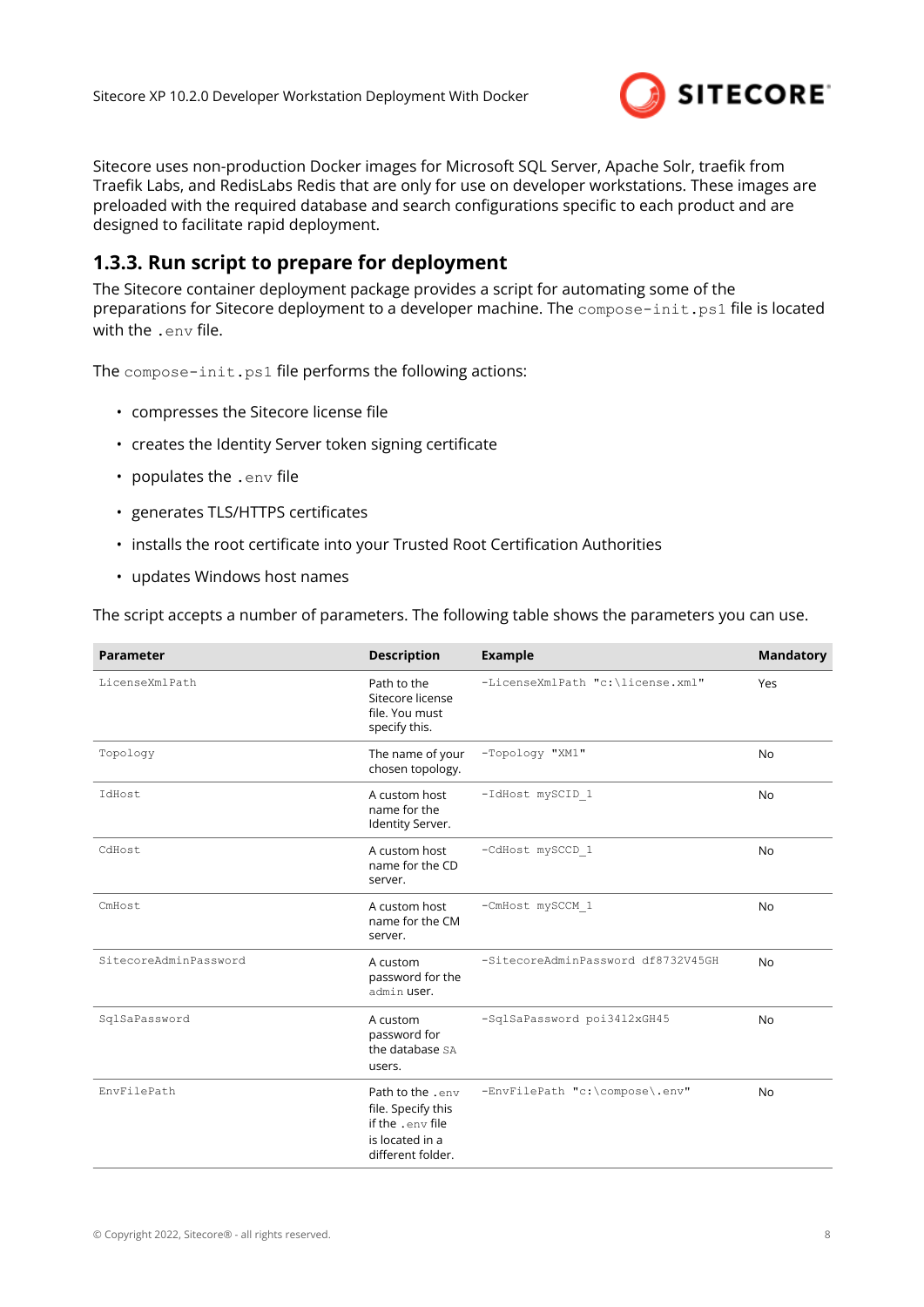

| <b>Parameter</b>                      | <b>Description</b>                                                                                                                                          | <b>Example</b>                                                                             | <b>Mandatory</b> |
|---------------------------------------|-------------------------------------------------------------------------------------------------------------------------------------------------------------|--------------------------------------------------------------------------------------------|------------------|
| SitecoreGalleryRepositoryLocation     | Path to the<br>location of the<br>Sitecore Gallery<br>repository. Specify<br>this if you are not<br>using the official<br>repository.                       | -SitecoreGalleryRepositoryLocation<br>"https:\\ <path_to_repository>"</path_to_repository> | N <sub>0</sub>   |
| CertDataFolder                        | Path to the folder<br>where the traefik<br>certificates are<br>located. Specify<br>this if the<br>certificates are<br>not located<br>in.\traefik\ce<br>rts. | -CertDataFolder "c:\compose\certs"                                                         | No               |
| SqlServer                             | Name of the<br>Sql server<br>instance (only for<br>upgrade.env file)                                                                                        | -SqlServer "mssql"                                                                         | No               |
| SqlUserName                           | Name of the user<br>of sql server (only<br>for upgrade.env<br>file)                                                                                         | -SqlUserName "sa"                                                                          | <b>No</b>        |
| IsAlwaysEncrypted                     | Option for sql<br>server which<br>allows using of<br>encryption (only<br>for upgrade.env<br>file)                                                           | -IsAlwaysEncrypted \$false                                                                 | N <sub>0</sub>   |
| ProcessingEngineTasksDatabaseUsername | Name of the least<br>privileged user in<br>database (only for<br>upgrade.env file)                                                                          | -ProcessingEngineTasksDatabaseUsername<br>"dbo"                                            | No.              |

If you do not specify passwords for the admin or SA users, the script assigns default values to them.

To use the script:

- 1. Open a Windows command window with administrator access. Navigate to the folder containing the compose-init.ps1 file.
- 2. Run the script. For example:

```
.\compose-init.ps1 -Topology "<your_topology>" -LicenseXmlPath 
"<path_to_the_license_file>" -IdHost <custom_Id_host_name> -CdHost <custom_cd_host_name>
-CmHost <custom cm host name> -SitecoreAdminPassword <your password for Sitecore admin>
-SqlSaPassword <your password for sql sa user>
```
#### **NOTE**

If your Traefik certificates folder already contains certificates the script does not install new certificates.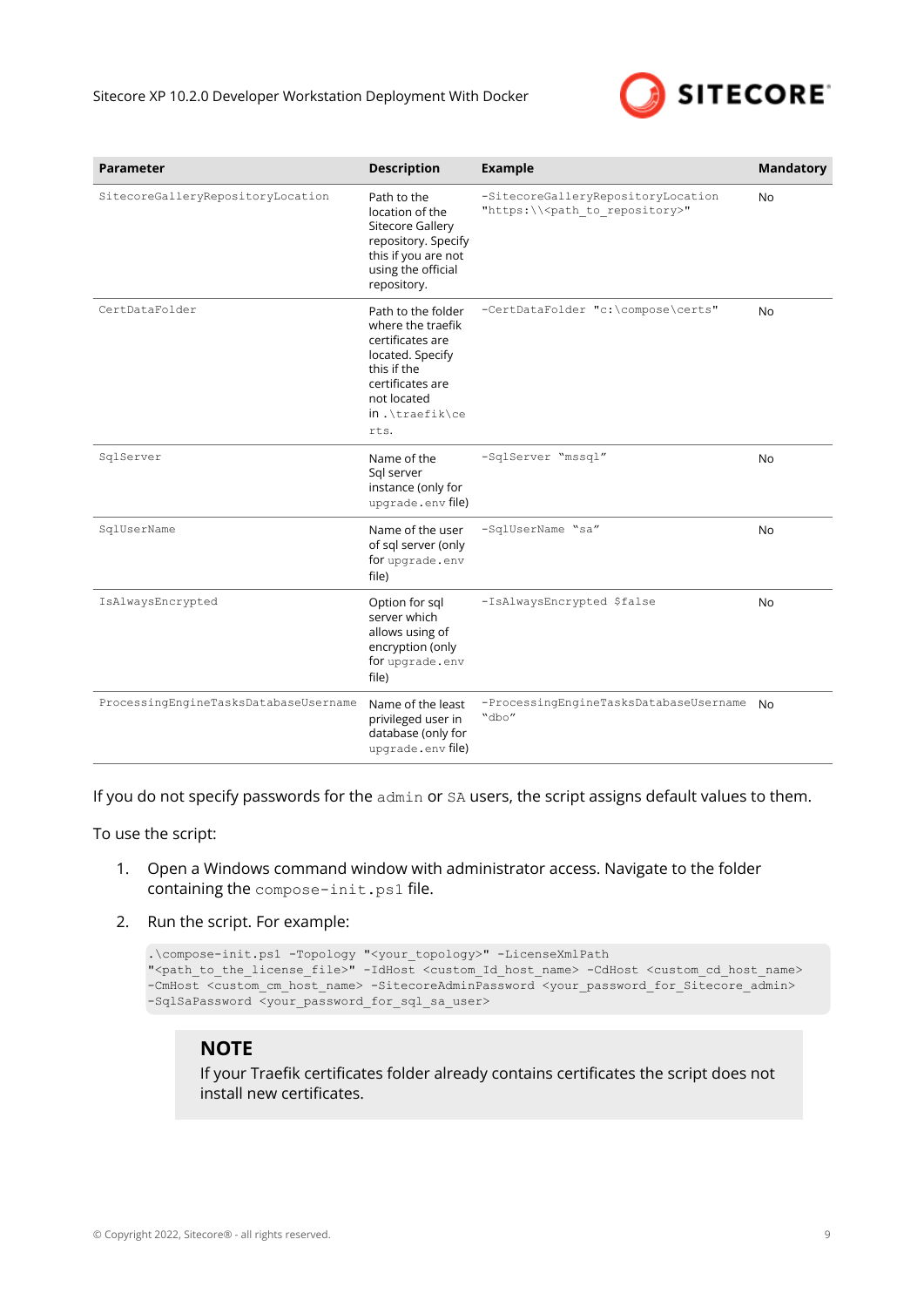

# <span id="page-9-0"></span>**2. Deploy a workstation**

You use Docker for Windows to deploy the Sitecore Experience Platform (SXP) container packages.

To deploy an SXP developer workstation on containers:

- 1. In Docker for Windows, [switch to Windows container mode](https://docs.docker.com/docker-for-windows/#switch-between-windows-and-linux-containers).
- 2. Download the SXP Container Deployment Package from the [Sitecore download page](https://dev.sitecore.net/Downloads/Sitecore_Experience_Platform.aspx) and extract it to a folder on your local workstation. Navigate to the compose\<windows version>\<topology> folder for the topology that you want to deploy, for example, compose\ltsc2019\xp1.
- 3. In the topology folder, run the compose-init.ps1 [script.](#page-7-0)
- 4. In the Windows console, go to the folder that the docker-compose. ym1 file is in and run the following Docker Compose command:

docker-compose.exe up --detach

Docker Compose pulls all the required images from the Sitecore Container Registry, creates the required Docker network configuration, and deploys all the containers to the local environment.

#### **NOTE**

The required images include Sitecore roles and third party services for your chosen topology.

When the deployment is successfully completed, the Docker Compose command exits.

5. To check the Docker container status, run the following command:

docker-compose.exe ps

This command generates a list of all the containers and their current status.

6. When the status of all the containers is listed as *healthy*, open a browser and enter the URL for the content management instance.

The default URLs for, for example, the XP1 topology are:

- https://xp1cm.localhost
- https://xp1cd.localhost
- https://xp1id.localhost

The content management, content delivery, and identity services instances use the HTTPS protocol on port 443. If this port is in use by another process, you get an error message.

7. Verify that there are no errors in the internal container log files.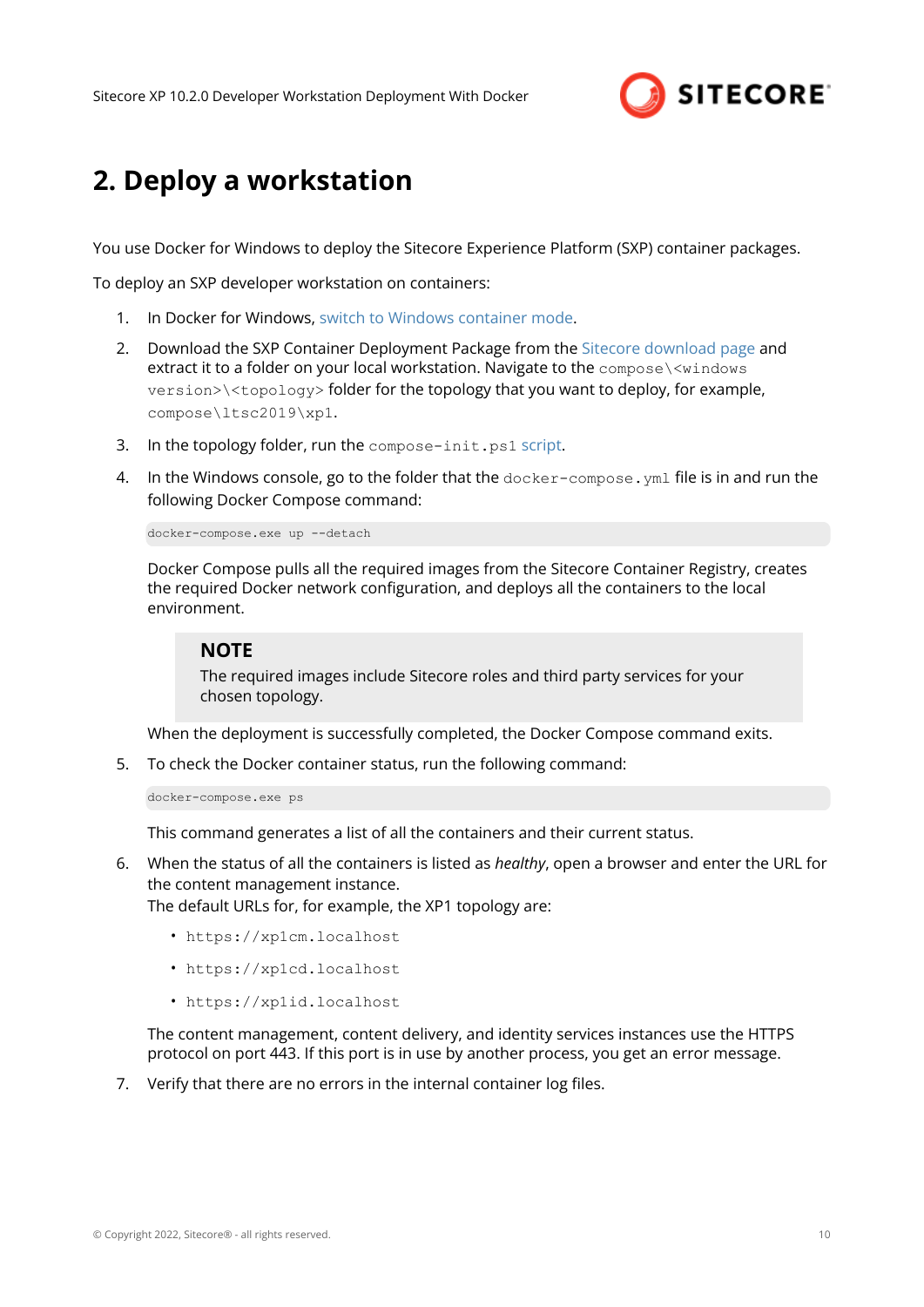

## <span id="page-10-0"></span>**2.1. Rebuild the search indexes**

When the deployment is done, you must rebuild the search indexes.

To rebuild the search indexes:

- 1. On the Sitecore Launchpad, open the Control Panel.
- 2. In the **Indexing** section, click **Populate Solr Managed Schema**.
- 3. In the **Schema Populate** dialog box, click **Select All**, then click **Populate**. Wait for the process to finish.
- 4. On the Control Panel,cewasIn the **Indexing** section, click **Indexing Manager**.
- 5. In the **Indexing Manager** dialog box, click **Select All**, then click **Rebuild**.

## **2.2. Deploy custom modules**

For Sitecore components, by default, you deploy only the Solr collections and dacpacs included in the platform. In Sitecore 10.1 and later versions you can also deploy custom modules.

If the module you want to deploy requires database updates and/or custom Solr collections, you might need to build a new layer on top of the mssql-init and/or solr-init images.

## **2.2.1. Add database updates to a module**

To add database updates to a module:

- 1. Build a new layer on top of the mssql-init image.
- 2. In your build-script, add a command for the following action:
	- Copy the module dacpacs from the module asset image into the  $c:\mod 1$  name data folder for the new image.

## **2.2.2. Add Solr collections to a module**

To add Solr collections to a module:

- 1. Build a new layer on top of the  $solar-init$  image.
- 2. Add the Solr collections module configuration files from the module assets image to the c:\data folder.

#### **NOTE**

You must use the JSON file format for collections. If the module name is sxa, you can, for example, name the Solr collections file cores-sxa.json.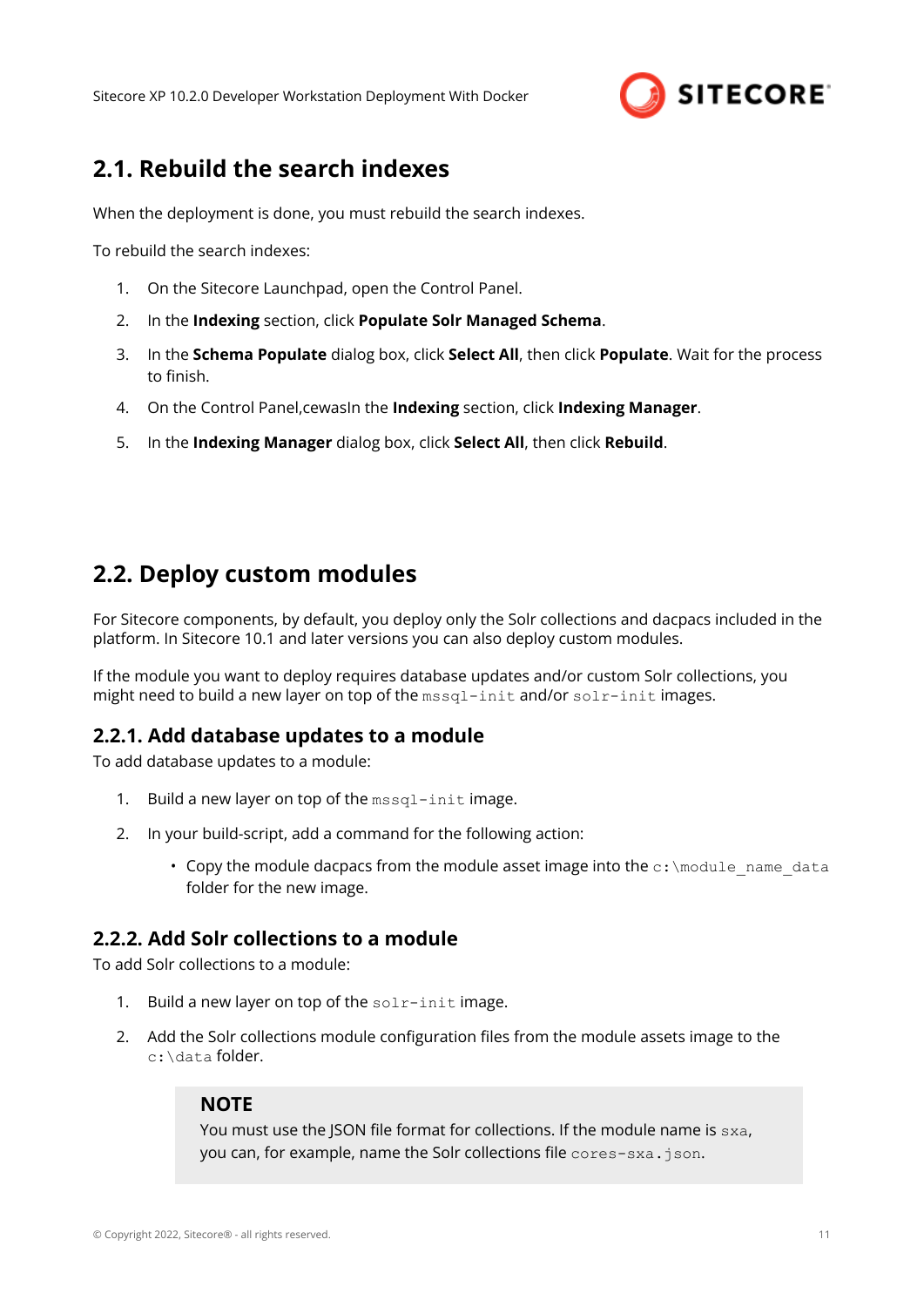

# <span id="page-11-0"></span>**2.3. Removing the Docker environment**

With [Docker Compose commands](https://docs.docker.com/compose/reference/), you can stop, resume, or remove a workstation environment.

The basic commands are:

• To stop a Docker Compose environment without removing its contents:

docker-compose.exe stop

• To resume a previously stopped Docker Compose environment:

docker-compose.exe start

• To remove a Docker Compose environment and all the non-mounted volumes:

docker-compose.exe down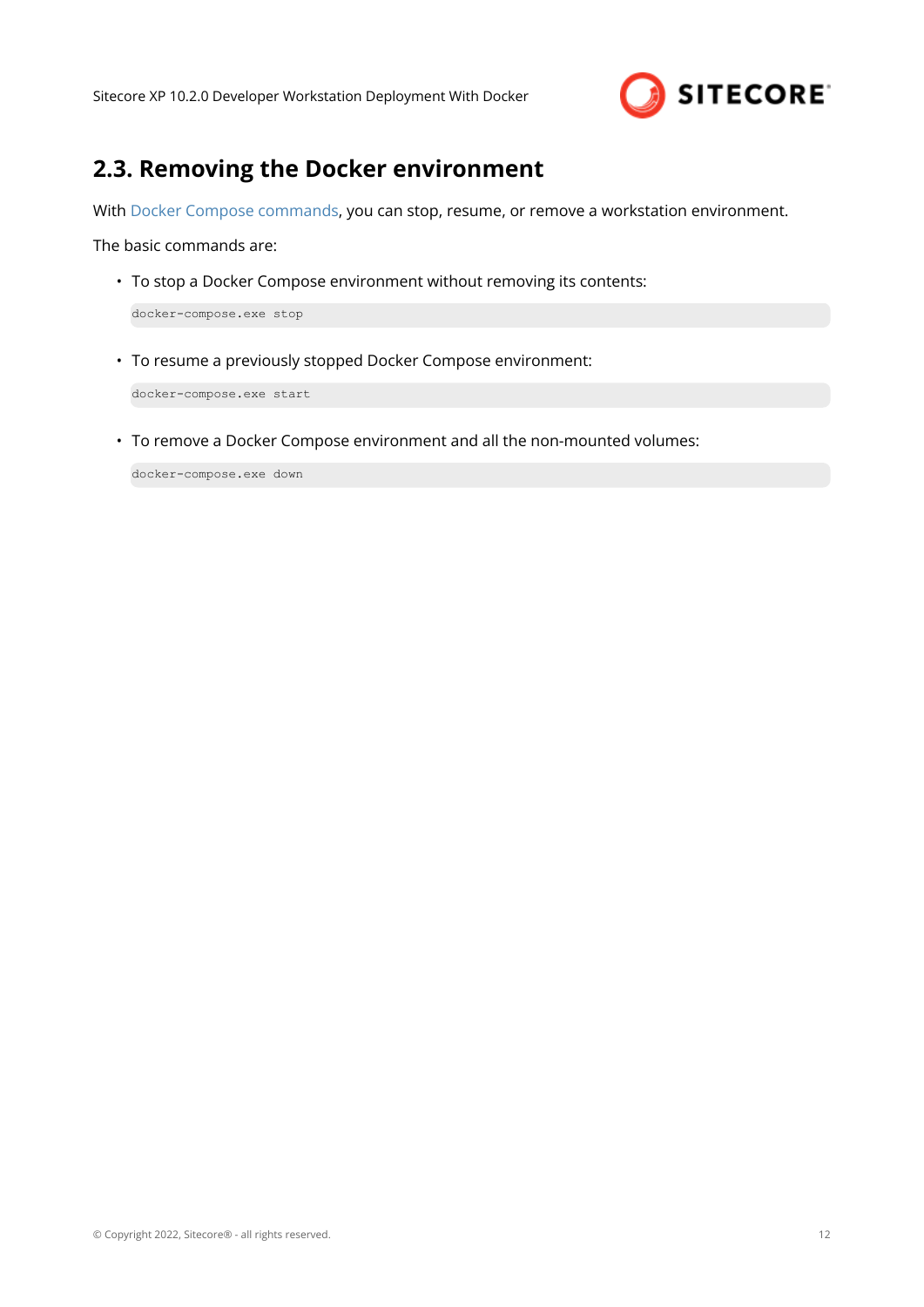

# <span id="page-12-0"></span>**3. Appendices**

This section contains additional information and helper functions to help you with deployment to Docker.

The topics include:

- Environment variable list
- [Common issues](#page-13-0)

# **3.1. Environment variable list**

The following table describes the environment variables and lists their default values.

| Variable name                    | <b>Default value</b>      | <b>Description</b>                                                                |
|----------------------------------|---------------------------|-----------------------------------------------------------------------------------|
| SITECORE_DOCKER_REGISTRY         | scr.sitecore.com/<br>sxp/ | Sitecore container registry                                                       |
| SITECORE VERSION                 | $10.2.0 - 10.2019$        | Image tag with the version to<br>be pulled from the container<br>registry         |
| SITECORE ADMIN PASSWORD          |                           | Sitecore application<br>administrator password                                    |
| SQL SA PASSWORD                  |                           | SQL Server administrator<br>password                                              |
| REPORTING API KEY                |                           | Symmetric key used to access<br>the Sitecore XDB Processing<br>Service.           |
|                                  |                           | Length: 64-128 characters                                                         |
| TELERIK ENCRYPTION KEY           |                           | Symmetric key used by the<br>Telerik web controls.                                |
|                                  |                           | Length: 64-128 characters                                                         |
| SITECORE IDSECRET                |                           | Shared secret between the<br>Identity Server and client roles.                    |
|                                  |                           | Length: 64 characters                                                             |
| SITECORE ID CERTIFICATE          |                           | Identity Server certificate used<br>to encrypt data                               |
| SITECORE ID CERTIFICATE PASSWORD |                           | Password to open the Identity<br>Server certificate                               |
| SITECORE_LICENSE                 |                           | License file content converted<br>to GZIP Compressed and<br>Base64 encoded string |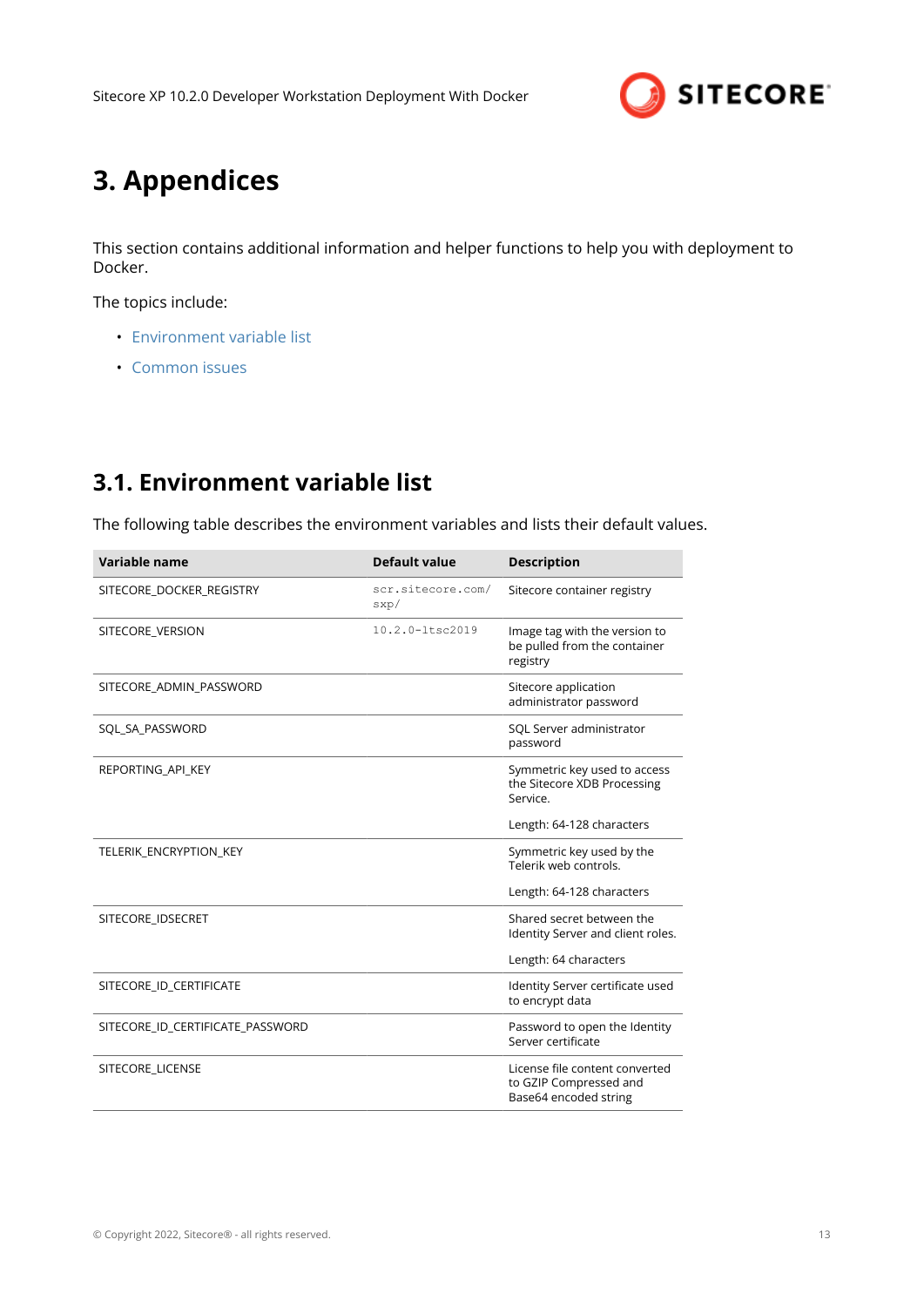

<span id="page-13-0"></span>

| Variable name                          | Default value | <b>Description</b>                                                                                                                                  |
|----------------------------------------|---------------|-----------------------------------------------------------------------------------------------------------------------------------------------------|
| <b>ISOLATION</b>                       | default       | Override for Docker isolation<br>level                                                                                                              |
|                                        |               | (Possible values: default,<br>hyperv, process)                                                                                                      |
| SOLR CORE PREFIX NAME                  | sitecore      | A common prefix for Solr core<br>names. If you use an existing<br>Solr deployment, you must<br>change this to your actual Solr<br>core name prefix. |
| MEDIA REQUEST PROTECTION SHARED SECRET |               | Shared secret. You must<br>change this to a random<br>string. Do not use the default<br>value.                                                      |

## **3.2. Common issues**

This section lists some common issues related to the installation of a Developer Workstation with containers, along with proposed solutions.

## **3.2.1. I cannot upload a Translations file to the website root folder**

If the **Upload Files** dialog hangs during the upload operation, it writes the following errors to the log file:

ERROR Could not save posted file: ja-JP.xml Exception: System.UnauthorizedAccessException Message: Access to the path 'C:\inetpub\wwwroot\ja-JP.xml' is denied.

This happens because the **Import language** dialog box uploads translations files to the website root folder by default and for security reasons *Write* access is denied for the website root folder.

The upload folder, however, has *Write* access enabled. To resolve this issue, upload the translations files to the upload folder.

To upload a translations file:

1. In the **Open Language File** dialog box, select the upload folder and then click **Upload**.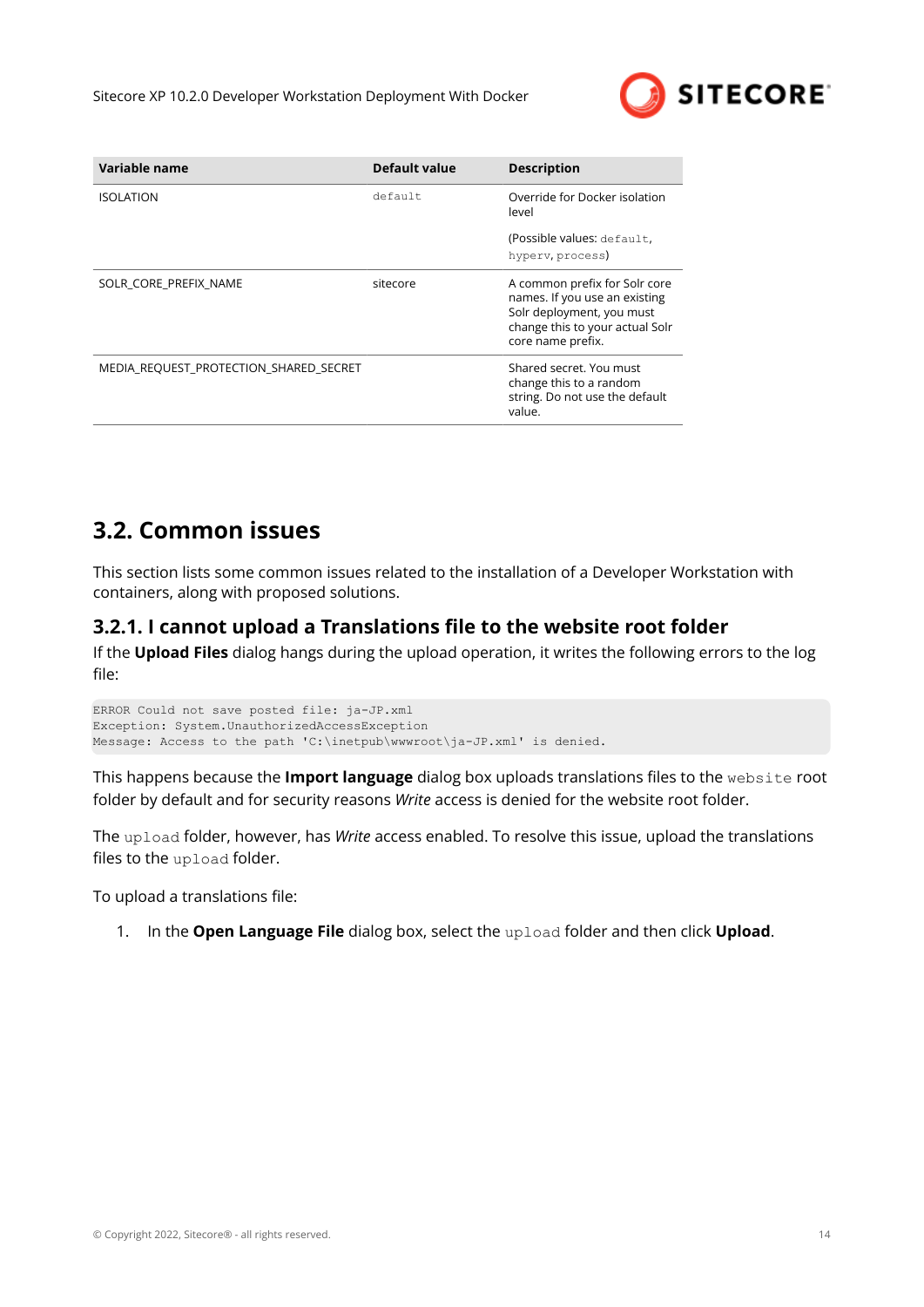

<span id="page-14-0"></span>

| Open Language File<br>Select the language file that you want to open. |        |
|-----------------------------------------------------------------------|--------|
| App_Browsers                                                          |        |
| $\triangleright$ $\blacksquare$ App_Config                            |        |
| $\triangleright$ $\blacksquare$ App_Data                              |        |
| $\triangleright$ $\blacksquare$ bin                                   |        |
| $\triangleright$ $\blacksquare$ layouts                               |        |
| sitecore                                                              |        |
| sitecore modules                                                      |        |
| sitecore_files<br>▶                                                   |        |
| $\triangleright$ $\blacksquare$ temp                                  |        |
| $\triangleleft$ upload                                                |        |
| <sup>ca}</sup> ja-JP.xml                                              |        |
| $\triangleright$ $\blacksquare$ Views                                 |        |
| $\triangleright$ $\blacksquare$ xsl                                   |        |
| Default.aspx                                                          |        |
| default.css                                                           |        |
| And a default htm citadown                                            |        |
| /upload<br>Name:                                                      |        |
| Upload<br>Open                                                        | Cancel |

- 2. In the **Upload Files** dialog box, upload the translations file to the upload folder.
- 3. Import the translations file from the upload folder.

## **NOTE**

The translations xml file is saved to the Media library. You can delete it after you import the translations.

## **3.2.2. I can only see the main Sitecore log files for the Sitecore roles containers**

The LogMonitor tool collects the log files for containers. By default, it monitors the following log files:

- System event log error level entries
- IIS logs
- Primary Sitecore  $log log + t$  txt files for the Sitecore roles
- xConnect log xconnect-log-\*.txt files for the xConnect roles

Auxiliary Sitecore log files, such as for search, crawling, and publishing, are not monitored on Sitecore containers.

To see all the Sitecore log files for a Sitecore role container, you must create a Dockerfile with the corresponding role image and reconfigure the LogMonitor tool or replace the entire configuration file with the updated configuration.

To reconfigure the LogMonitor tool: